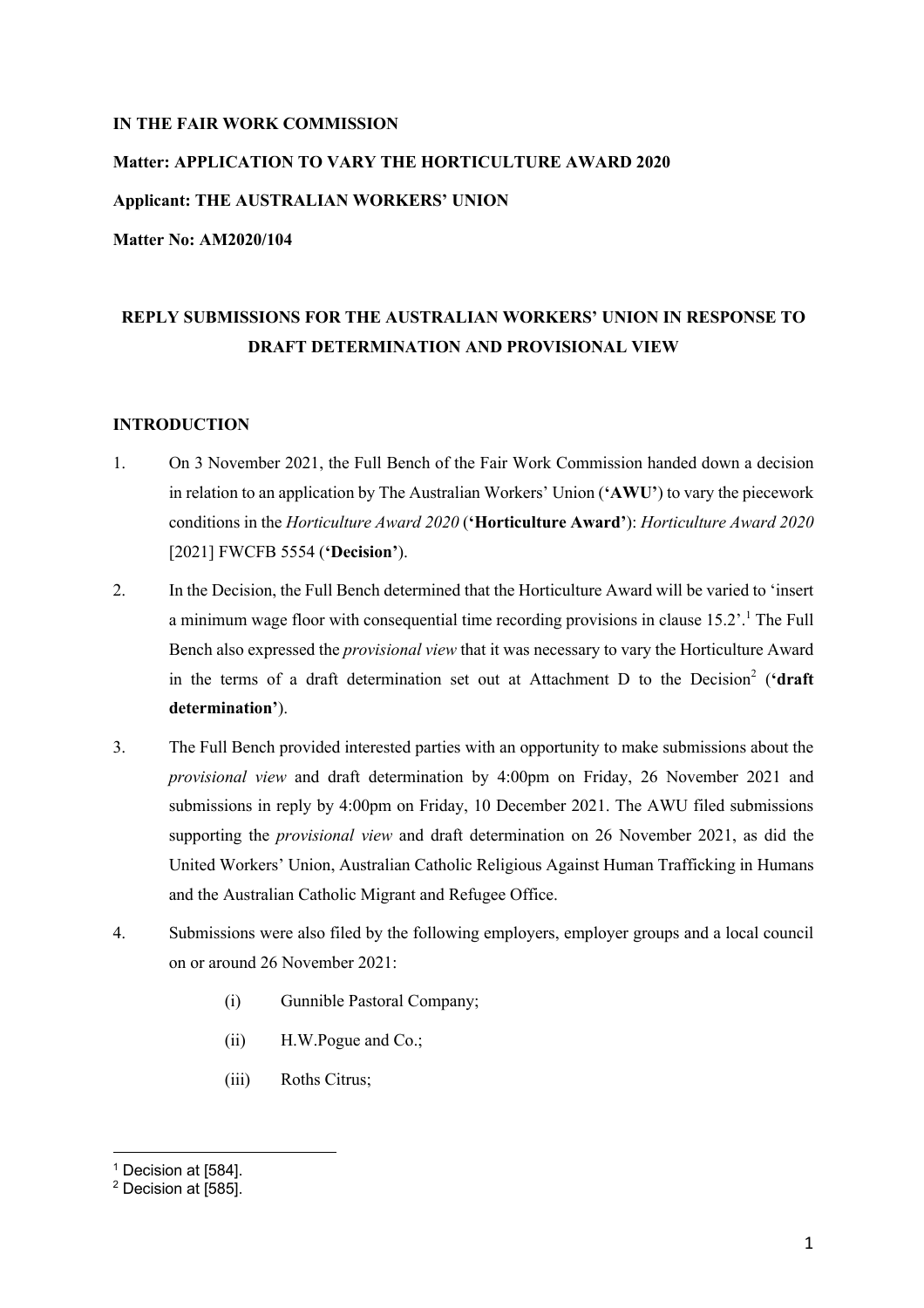- (iv) Grandview Orchards;
- (v) Australian Industry Group (**'AIG'**);
- (vi) NSW Cherry Growers Association;
- (vii) Industrial Committee of FGV (Fruit Growers Victoria) and CDFGA (Cobram and District Fruit Growers Association);
- (viii) Citrus Australia;
- (ix) Growcom;
- (x) Sunny Ridge;
- (xi) Greater Shepparton City Council;
- (xii) Fruit Growers Victoria;
- (xiii) Blueberry Fields;
- (xiv) Fruit Growers Tasmania;
- (xv) Dermark Pty Ltd;
- (xvi) Citrus SA;
- (xvii) Northern Victorian Fresh Tomato Growers Association;
- (xviii) Luscious Citrus Pty Ltd;
- (xix) National Farmers Federation (**'NFF'**);
- (xx) Agribit Software;
- (xxi) Australian Fresh Produce Alliance (**'AFPA'**);
- (xxii) F Battistel;
- (xxiii) NSW Farmers (Industrial) Association (**'NSW Farmers'**);
- (xxiv) Sutton Farms; and
- (xxv) PFT Agriculture.
- 5. Many of the submissions filed by the parties identified above, particularly those filed by individual employers, were directed at arguing against the insertion of a minimum wage floor into the Horticulture Award. The AWU has not responded to these arguments, given the Full Bench expressly stated at paragraph [587] of the Decision that the submissions were: '…*not* an opportunity to reagitate a matter which has been determined; in particular, we have decided to vary the piecework clause in the Horticulture Award to insert a minimum wage floor, with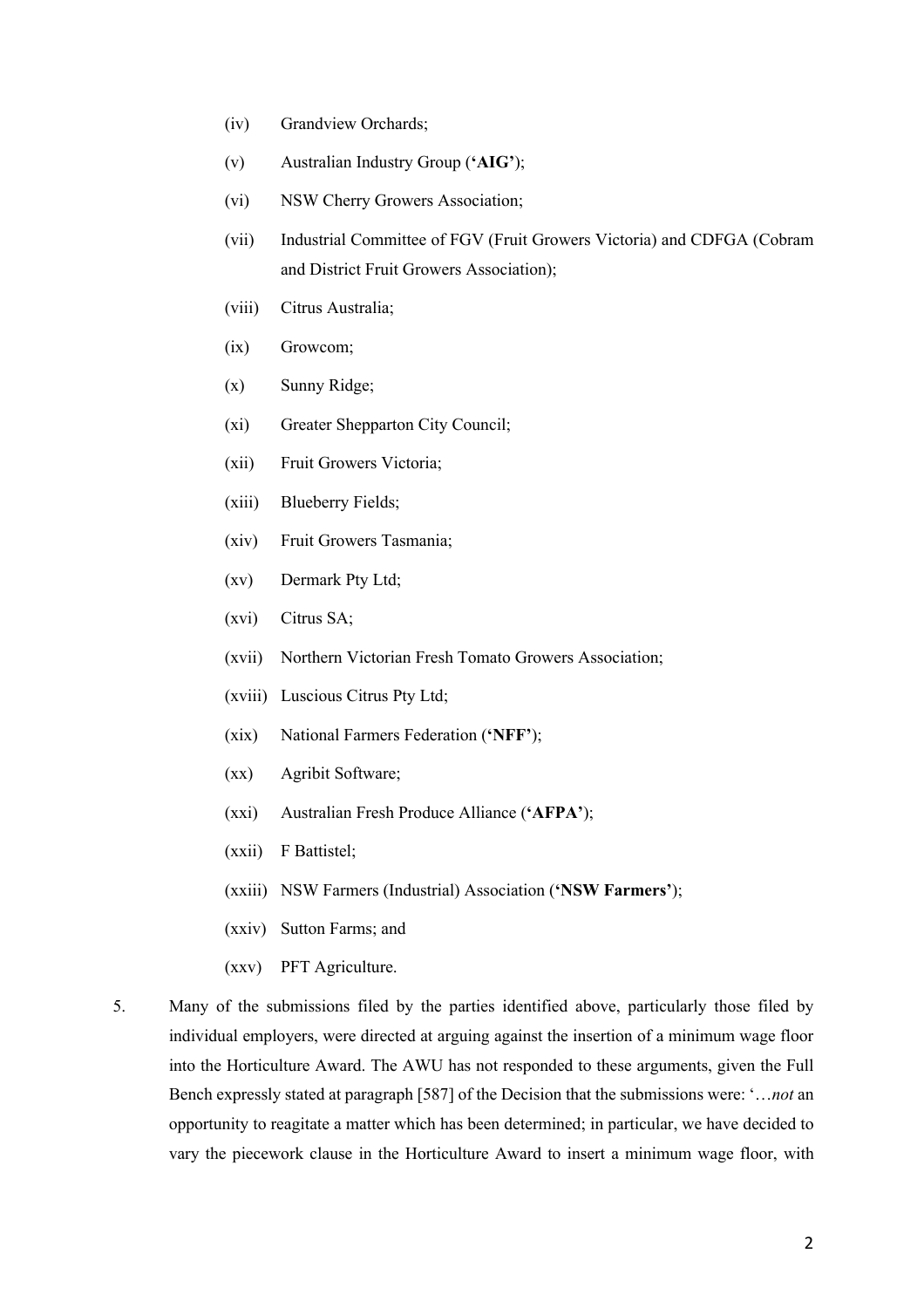consequent time recording obligations, and do not seek further submissions in respect of these issues'.

- 6. The AWU submits the proposal from Citrus Australia that a trainee wage rate be inserted into the Horticulture Award<sup>3</sup> is also beyond the scope of the submissions sought by the Full Bench in relation to the draft determination and could not reasonably occur as part of the current proceedings given it would need to be justified by evidence and work value reasons.
- 7. The AWU's submissions in reply follow. Part 1 concerns amendments proposed by employer parties that the AWU does not oppose and Part 2 concerns amendments opposed by the AWU.

#### **PART 1 - AMENDMENTS NOT OPPOSED BY THE AWU**

8. The AWU does not oppose the draft determination being varied in accordance with the particular proposals identified below made by the NSW Farmers and AFPA. An amended version of the draft determination with track changes is attached to this submission. This version includes the amendments proposed below by the NSW Farmers and AFPA and an amendment proposed by the AWU.

#### **1.1 NSW Farmers proposal – clause 15.2(a)(i)**

- 9. NSW Farmers has proposed<sup>4</sup> that a note alerting users to the junior rates in clause 15.3 of the Horticulture Award be inserted below the definition of '**hourly rate for the pieceworker**' in clause  $15.2(a)(i)$ .
- 10. The AWU does not dispute that the wage floor for a junior employee is determined by reference to the percentages in clause 15.3 and does not oppose the addition of a note in the following terms at the end of clause  $15.2(a)(i)$ :

*NOTE: Clause 15.3 contains percentages used to calculate the minimum hourly rate for junior employees.* 

#### **1.2 AFPA proposal – clause 15.2(a)(iii)**

11. The AWU does not oppose the AFPA proposal<sup>5</sup> to amend clause  $15.2(a)(iii)$  to read:

<sup>3</sup> Citrus Australia submission on page 9.

<sup>4</sup> NSW Farmers submission at [7].

<sup>5</sup> AFPA submissions at [10].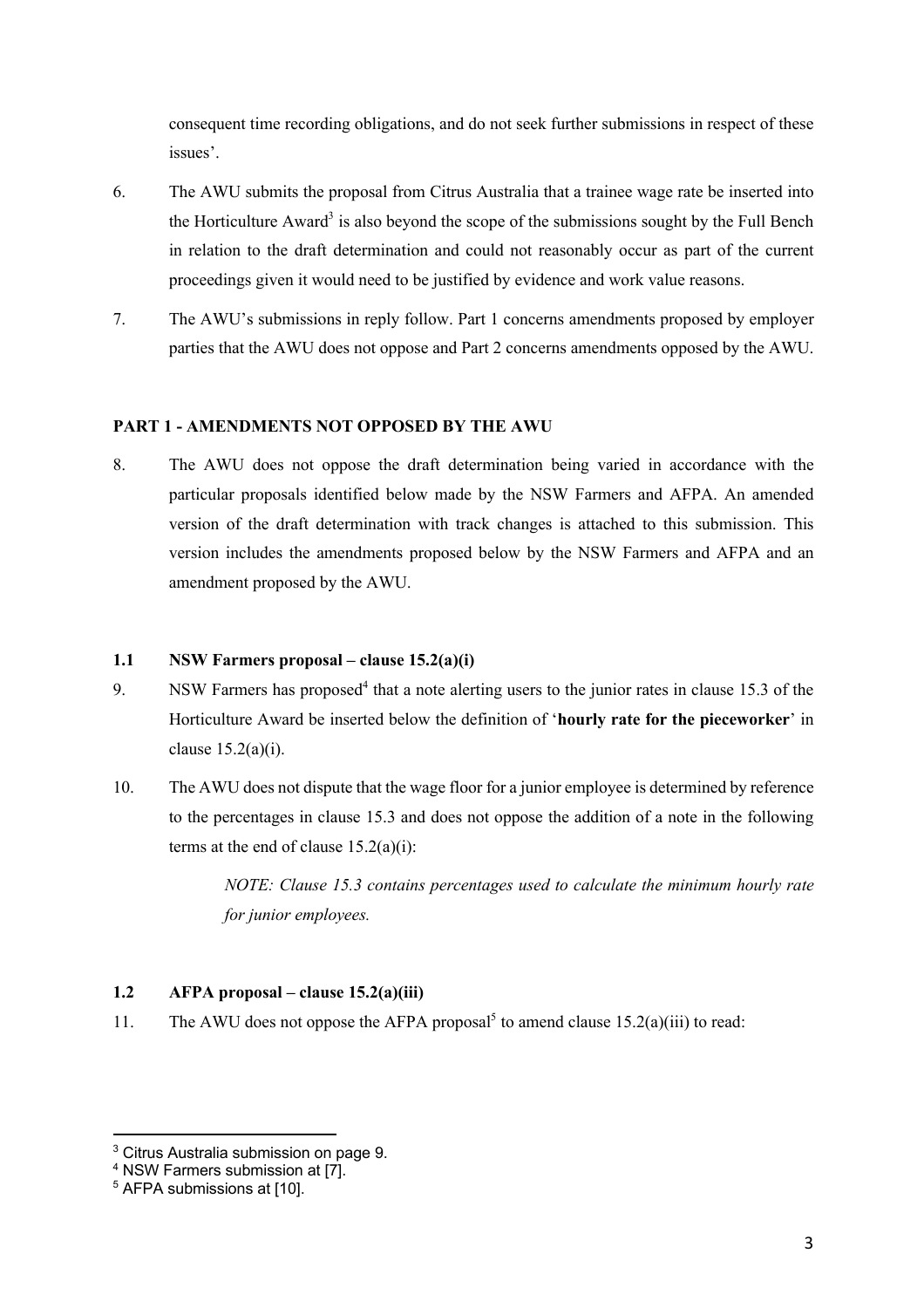*pieceworker competent at the piecework task means a pieceworker who has at least 76 hours' 2 weeks experience performing the task (for example, picking apples, picking strawberries or pruning grape vines);*

12. The AWU accepts that specifying an hourly figure will provide more certainty for employers and employees given the hours worked during a two-week period may fluctuate substantially amongst employees and may provide a more accurate measure of competence.

#### **PART 2 - AMENDMENTS OPPOSED BY THE AWU**

#### **2.1 Comparison period for the minimum wage floor**

13. Clause 15.2(f) of the draft determination states:

*Despite any other provision of clause 15.2 a pieceworker must be paid no less than the amount they would have received if paid for each hour worked at the hourly rate for the pieceworker.* 

14. Many of the submissions raise concerns about the administrative burden associated with complying with this provision. For example, the NFF's submission states:

> *The apparent effect of this clause is to require an employer to compare the earnings (piece rate to hourly rate) on an hourly basis and, if in any given hour, the piece rate earnings is [sic] less than the hourly rate then the grower must make up the difference for that given hour.6*

15. The submission from NSW Farmers states:

*The additional resources required from employers to meet the frequency of comparison required of employers by clause 15.2(f) will be cost prohibitive. It requires 8 times of checking for an employee working a full 8 hours' day, this equates to 400 instances of checking per day, or more than 2000 times in a seven day period, when 50 employees are involved.7*

- 16. In contrast, the AFPA submits clause 15.2(f) in the draft determination 'does not specify over what period the comparison is to be performed<sup>'8</sup>.
- 17. The submissions of the NFF, NSW Farmers and AFPA are all consistent in proposing that the appropriate period for the comparison of piecework earnings and hourly rates is the pay period<sup>9</sup>,

<sup>6</sup> NFF submissions at [4].

<sup>7</sup> NSW Farmers submission at [11].

<sup>8</sup> AFPA submission at [24].

<sup>&</sup>lt;sup>9</sup> NSW Farmers submission at [12] and AFPA submission at [24].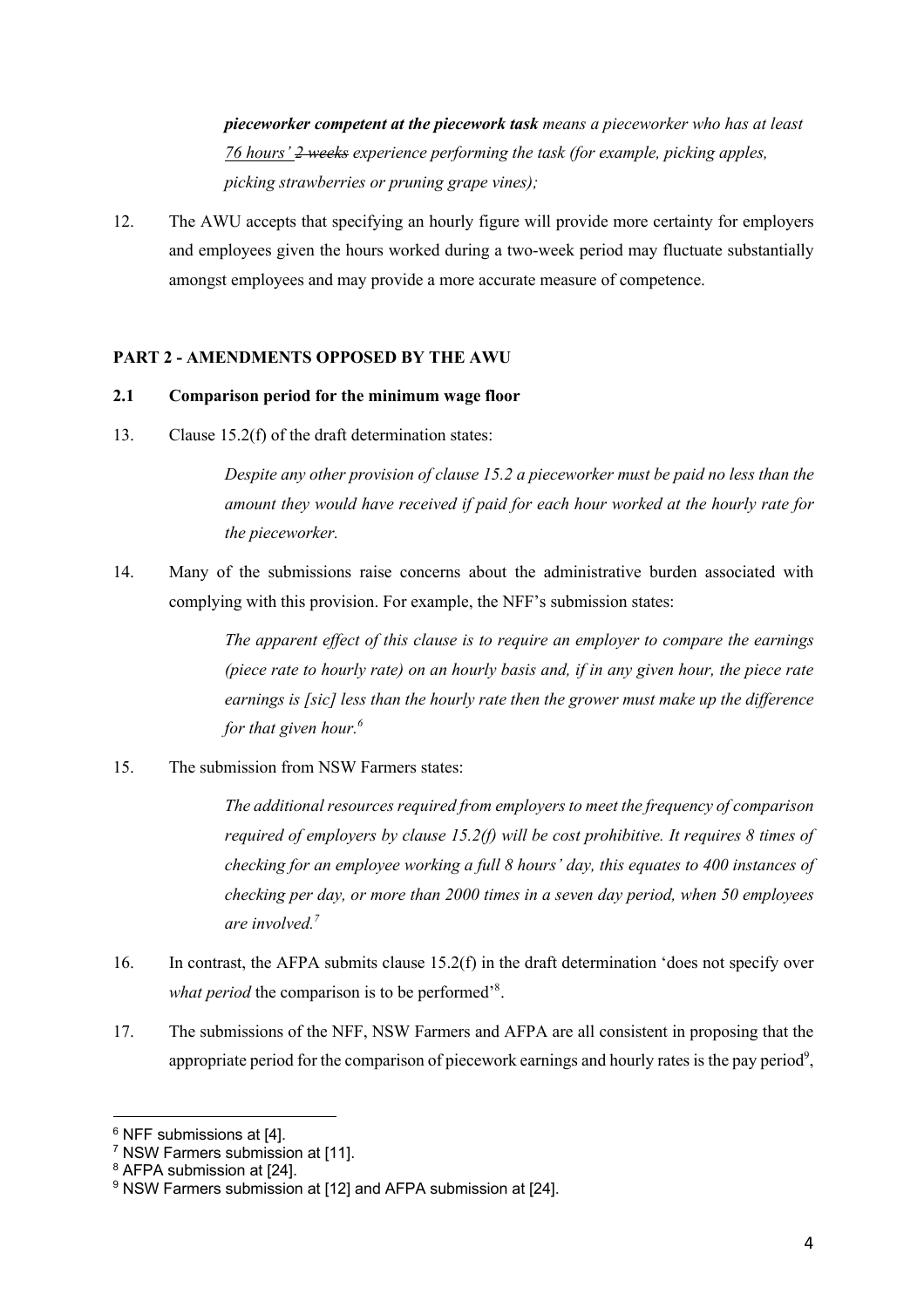albeit the NFF suggests an outer limit of two weeks<sup>10</sup> which reflects the maximum duration of a pay period under clause 16.2 of the Horticulture Award.

- 18. If the Full Bench considers there is merit to the employers' concerns about clause 15.2(f) of the draft determination, the AWU submits that a per day or shift reconciliation would be appropriate rather than per pay period. The evidence in this case indicates employers currently undertake piecework calculations on a daily basis. For example, the evidence included:
	- (i) Exhibit AWU 21 is a bundle of documents produced by Brent McClintock. The documents identify daily piecework calculations.
	- (ii) Exhibit AWU 25 is a bundle of documents produced by Han Shiong Siah. The documents identify daily piecework calculations.
	- (iii) Exhibit AWU 28 is a bundle of documents produced by Nicholas King. The documents identify daily piecework calculations.
	- (iv) Exhibit NFF 1 is a witness statement from Anne Reardon. Paragraph [35] of Ms Reardon's statement refers to daily calculations for pieceworkers.
	- (v) Exhibit NFF 2 is a witness statement from Anthony Kelly. Attachment A to Mr Kelly's statement is a spreadsheet which contains daily piecework calculations.
	- (vi) Exhibit NFF 4 is a witness statement from Brent McClintock. At paragraphs [19] and [20] Mr McClintock refers to daily calculations for pieceworkers. In addition, as the NFF pointed out<sup>11</sup> in its submissions, at paragraph [28] Mr McClintock assumed daily reconciliations would be required if the AWU's application was successful.
	- (vii) Exhibit NFF 5 is a witness statement from Catherine Silverstein. At paragraph [31] Ms Silverstein refers to daily calculations for pieceworkers.
	- (viii) Exhibit NFF 6 is a witness statement from Glenn Trewin. At paragraph [21] Mr Trewin refers to daily calculations for pieceworkers.
	- (ix) Exhibit NFF 7 is a witness statement from Gaetano Gaeta. At paragraph [11] Mr Gaeta refers to daily calculations for pieceworkers.
	- (x) Exhibit NFF 9 is a witness statement from Jonathan Moss. At paragraph [33] Mr Moss refers to daily calculations for pieceworkers.
	- (xi) Exhibit NFF 11 is a witness statement from Reginald Brown. At paragraphs [25] and [26] Mr Brown refers to daily calculations for pieceworkers.
	- (xii) Exhibit NFF 13 is a witness statement from Michelle Distill. At paragraph [24] Ms Distill refers to daily calculations for pieceworkers.
	- (xiii) Exhibit NFF 14 is a witness statement from Richard Eckersley. Annexure C to the statement contains a spreadsheet with daily calculations for pieceworkers.

<sup>&</sup>lt;sup>10</sup> NFF submission at [11].

 $11$  NFF submission at  $\overline{161}$ .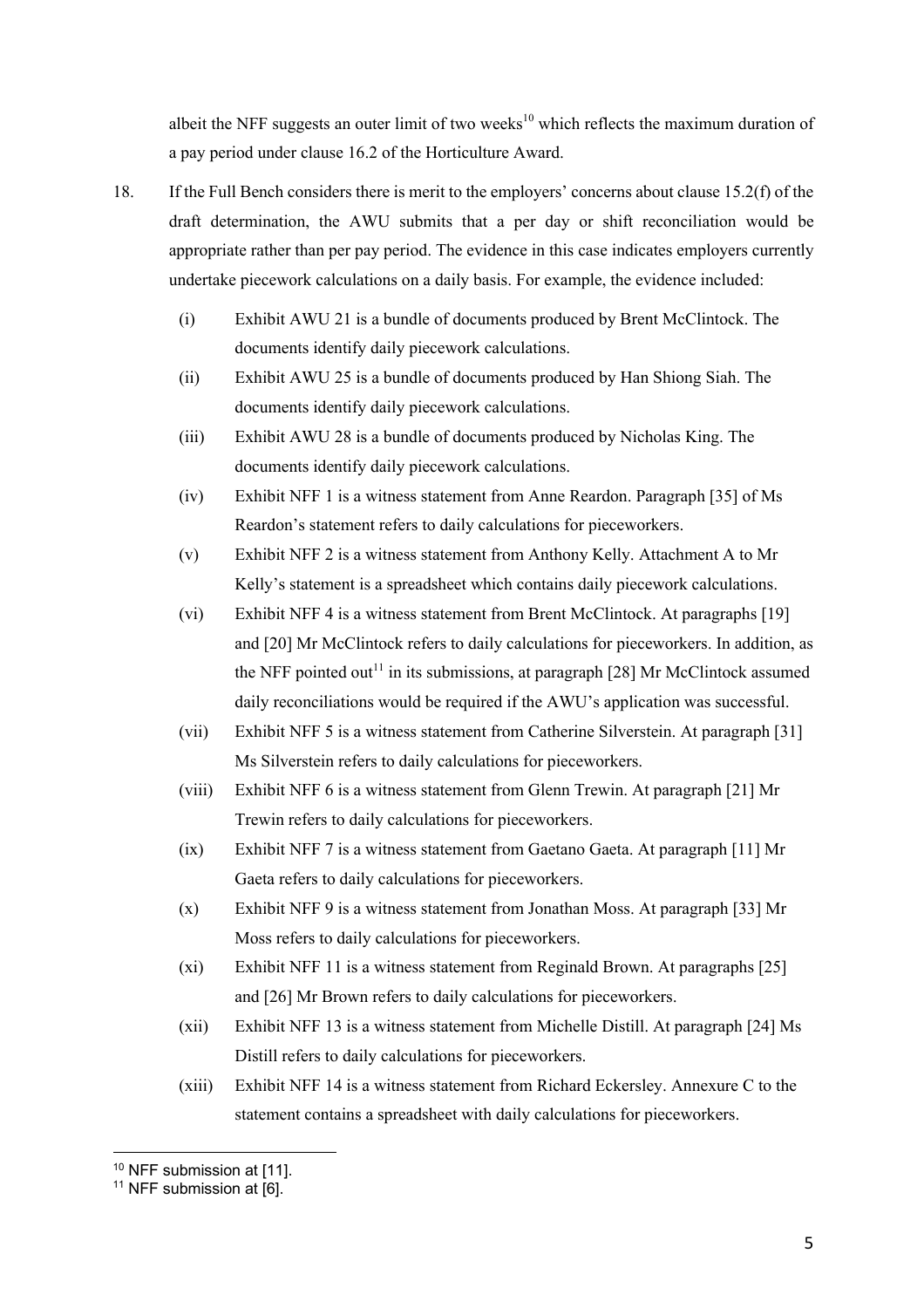- 19. In circumstances in which the overwhelming majority of employees are engaged as casual employees and there is a high level of itinerant and transient work, calculation of the minimum hourly payment should occur on a daily or shift basis. Furthermore, a calculation on an, at most, daily or shift basis will provide individuals employees with a straightforward capacity to consistently monitor whether the piece rate is sufficient to ensure that his or her earnings are exceeding the minimum hourly rate.
- 20. A per day or per shift reconciliation would resolve the double payment concern expressed by Fruit Growers Tasmania<sup>12</sup> and is consistent with the manner in which the Greater Shepparton City Council has assumed the wage floor will operate.<sup>13</sup> The submission from Citrus Australia also indicates that a daily reconciliation period is the minimum that is workable, albeit they express a preference for pay periods.<sup>14</sup>
- 21. A per day or shift reconciliation could be included in the draft determination by amending clause 15.2(f) to read as follows:

*Despite any other provision of clause 15.2, for each day or shift worked a pieceworker must be no less than the amount they would have received if paid for each hour worked at the hourly rate for the pieceworker.*

22. The amended version of the draft determination attached to these submissions includes this wording for clause 15.2(f).

#### **2.2 Calculation of the piecework rate**

23. Clause  $15.2(a)(iii)$  of the draft determination contains the following definition:

*pieceworker competent at the piecework task means a pieceworker who has at least 2 weeks' experience performing the task (for example, picking apples, picking strawberries or pruning grape vines).*

24. Clause 15.2(d) then provides:

*The employer must fix the piece rate at a level which enables a pieceworker competent at the piecework task to earn at least 15% more per hour than the hourly rate for the pieceworker.* 

*NOTE: A pieceworker is paid 200% of the piece rate for work on a public holiday (see clause 27.3).* 

<sup>&</sup>lt;sup>12</sup> Fruit Growers Tasmania submission at [18].

<sup>&</sup>lt;sup>13</sup> Greater Shepparton City Council submission at page 1.

<sup>&</sup>lt;sup>14</sup> Citrus Australia submission on page 3 and 5.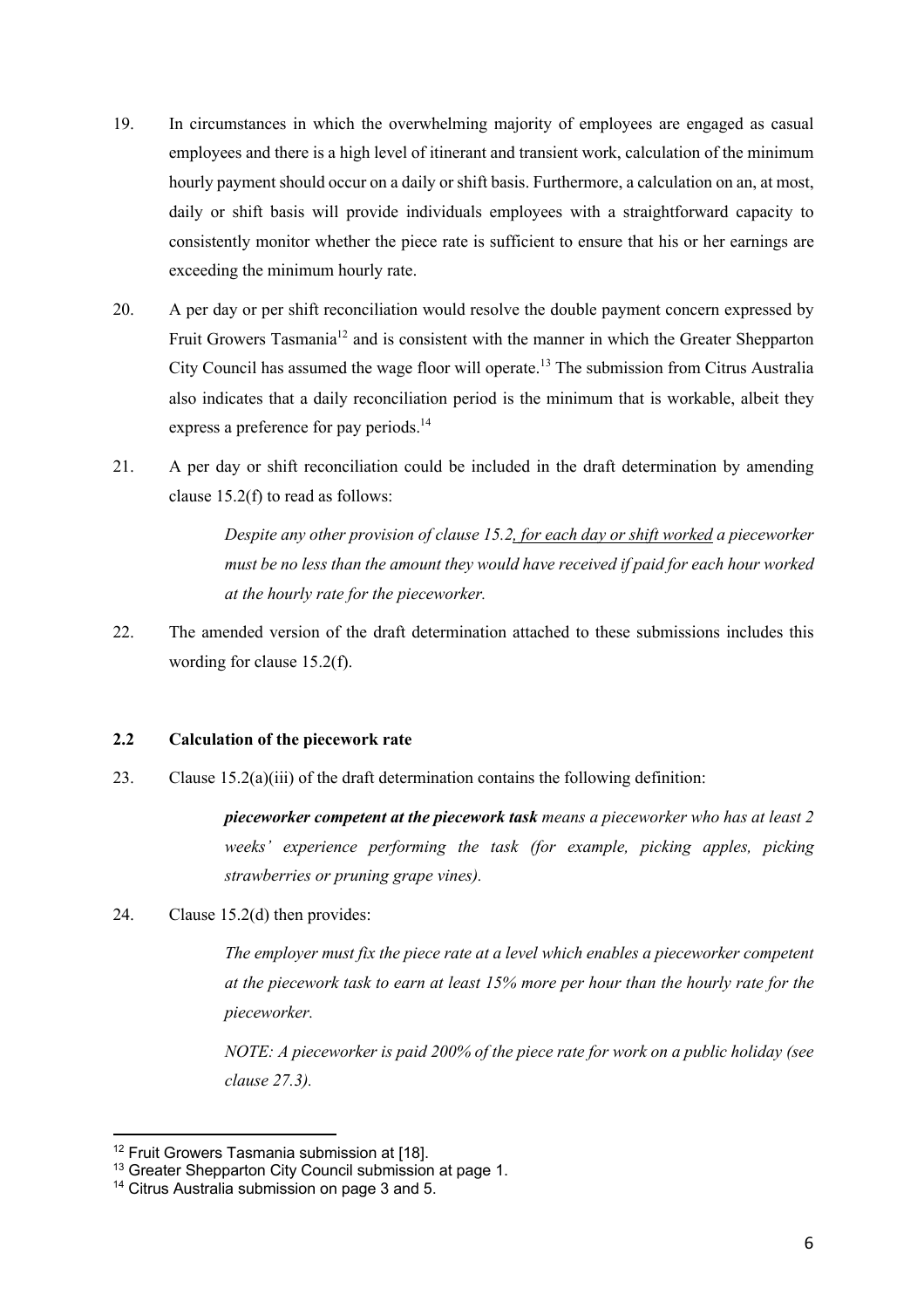- 25. The Full Bench indicated the above method of setting piecework rates is intended to be simpler than the existing clause 15.2(b) which refers to an 'average competent employee' earning at least 15% more than the applicable minimum hourly rate prescribed in the award.<sup>15</sup>
- 26. Several amendments to these elements of the draft determination have been proposed by employer parties. These are dealt with below.

#### Averaging element

- 27. The AFPA has proposed<sup>16</sup> additions to clause 15.2(d) directed at:
	- (a) prescribing that the piecework rate must be set at a level which would enable an average worker within the defined group of 'pieceworkers competent at the piecework task' to earn 15% above the minimum award rate. The average worker is determined by reference to productivity levels in the previous pay period;
	- (b) requiring a 'reasonable pre-estimate of the average productivity of pieceworkers competent at the piecework task' where there is no productivity data to rely upon; and
	- (c) requiring employers to review piece rates at the end of each pay period and adjust them if necessary to achieve the minimum prescribed rate.
- 28. The NFF makes a similar point but proposes<sup>17</sup> the following amendments to clause 15.2(d):

*The employer must fix the piece rate at a level which enables an average pieceworker who is performing the piece rate task and who is a pieceworker competent at the piecework task to earn at least 15% more per hour than the hourly rate for the pieceworker.* 

- 29. The AWU opposes the amendments proposed by the AFPA and NFF. The changes would potentially result in around half of the employees who meet the definition of a 'pieceworker competent at the piecework task' not receiving the 15% uplift.
- 30. The draft determination effectively requires an employer to set the piece rate at a level that would enable a worker with two weeks (or potentially 76 hours) of experience at the relevant task to earn at least 15% more than the hourly rate for the pieceworker. Provided the piece rate is set using this method, the earnings of each pieceworker will fluctuate according to their productivity in accordance with the intent of the piecework arrangements, subject to the hourly wages floor.

<sup>&</sup>lt;sup>15</sup> Decision at [569].

<sup>16</sup> AFPA submissions at [26].

<sup>&</sup>lt;sup>17</sup> NFF submissions at [23].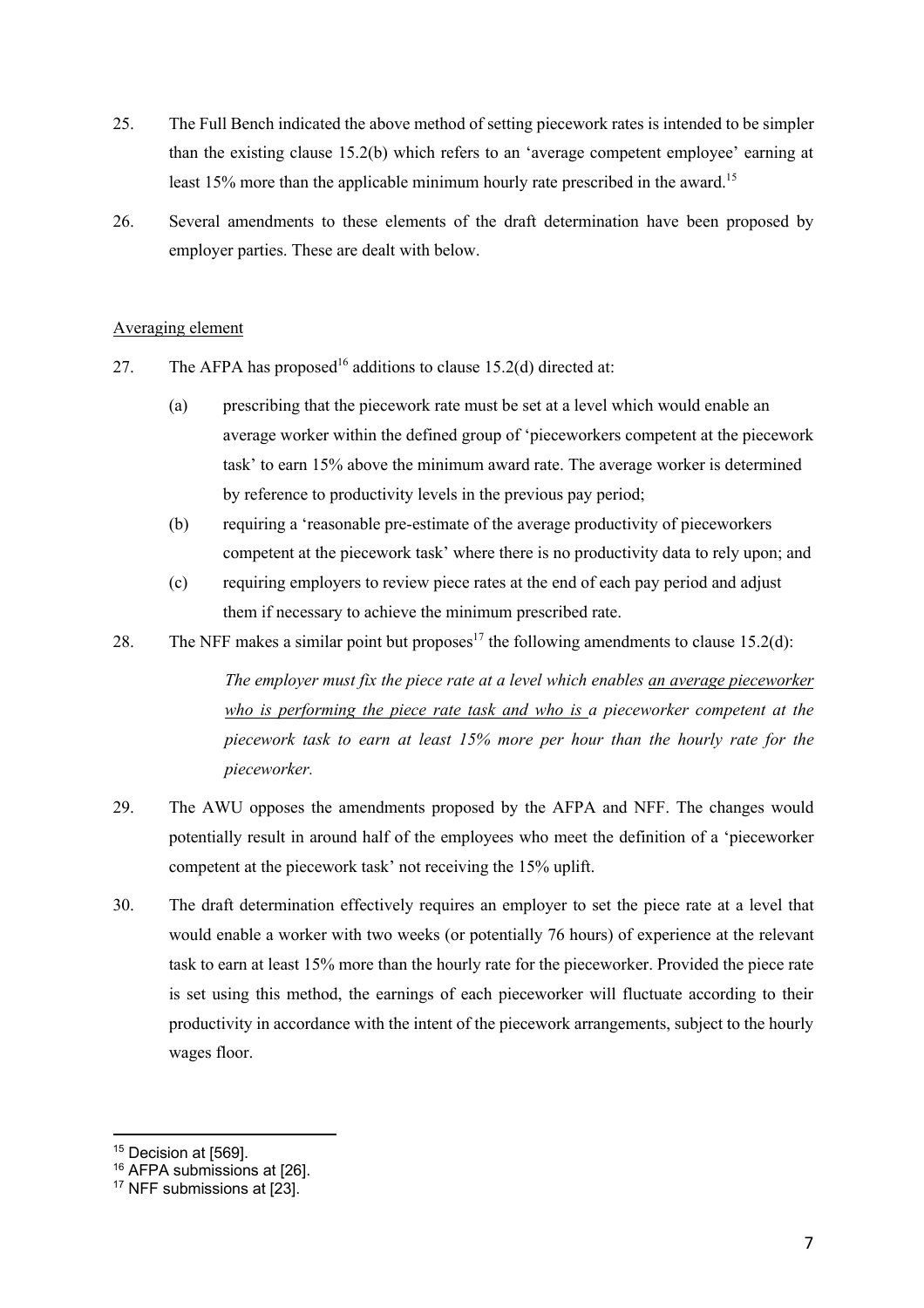- 31. The AWU believes the approach in the draft determination is much simpler than the current provisions and that the employer parties are overstating the difficulties by failing to adequately recognise that clause 15.2(d) is not prescribing a minimum payment rate for each employee, it is prescribing how the piece rate must be set by the employer. An employee with two weeks (or potentially 76 hours) of experience performing the same task will be at a competent level and the piece rate should be set at a rate that enables them to earn at least the 15% uplift. Whether or not the higher earnings eventuate will depend on the productivity of the employee.
- 32. The alternative proposals advanced by the AFPA and the NFF would reintroduce the subjective and uncertain features of the existing provision which the Full Bench found unsatisfactory. Although the AFPA proposal endeavours to introduce a mechanism in accordance with which the earnings of the 'average worker' are to be determined, this is unlikely to be successful. The complexity of the proposed provision means it is unlikely to be followed in an industry with a history of non-compliance. The proposed mechanism is also such that an individual employee will have little practical ability to assess whether the proposed rate is properly set.
- 33. The AWU accepts that an estimate from the employer would be required if the task has not previously been performed by an employee for two weeks. However, it is unnecessary for express provision to be made in this respect in the draft determination. It is the only logical and workable interpretation of the requirement in the draft determination.

#### Experience performing the piecework task

34. The NFF<sup>18</sup> and NSW Farmers<sup>19</sup> propose amending clause  $15.2(a)(iii)$  to read:

*pieceworker competent at the piecework task means a pieceworker who has at least 2 weeks' experience performing the task (for example, picking apples, picking strawberries or pruning grape vines) with the employer's enterprise.*

- 35. A similar submission is made by Fruit Growers Tasmania.<sup>20</sup>
- 36. The AWU does not consider these amendments are necessary. An employer will logically draw upon experience from their own farm to set a rate that would enable a pieceworker with two weeks (or 76 hours) of experience performing the task to earn the 15% uplift. If there is no relevant experience, they will need to estimate the productivity of an employee with that level of experience.

<sup>&</sup>lt;sup>18</sup> NFF submissions at [20].

<sup>19</sup> NSW Farmers submissions at [16].

<sup>20</sup> Fruit Growers Tasmania submission at [6] and [7].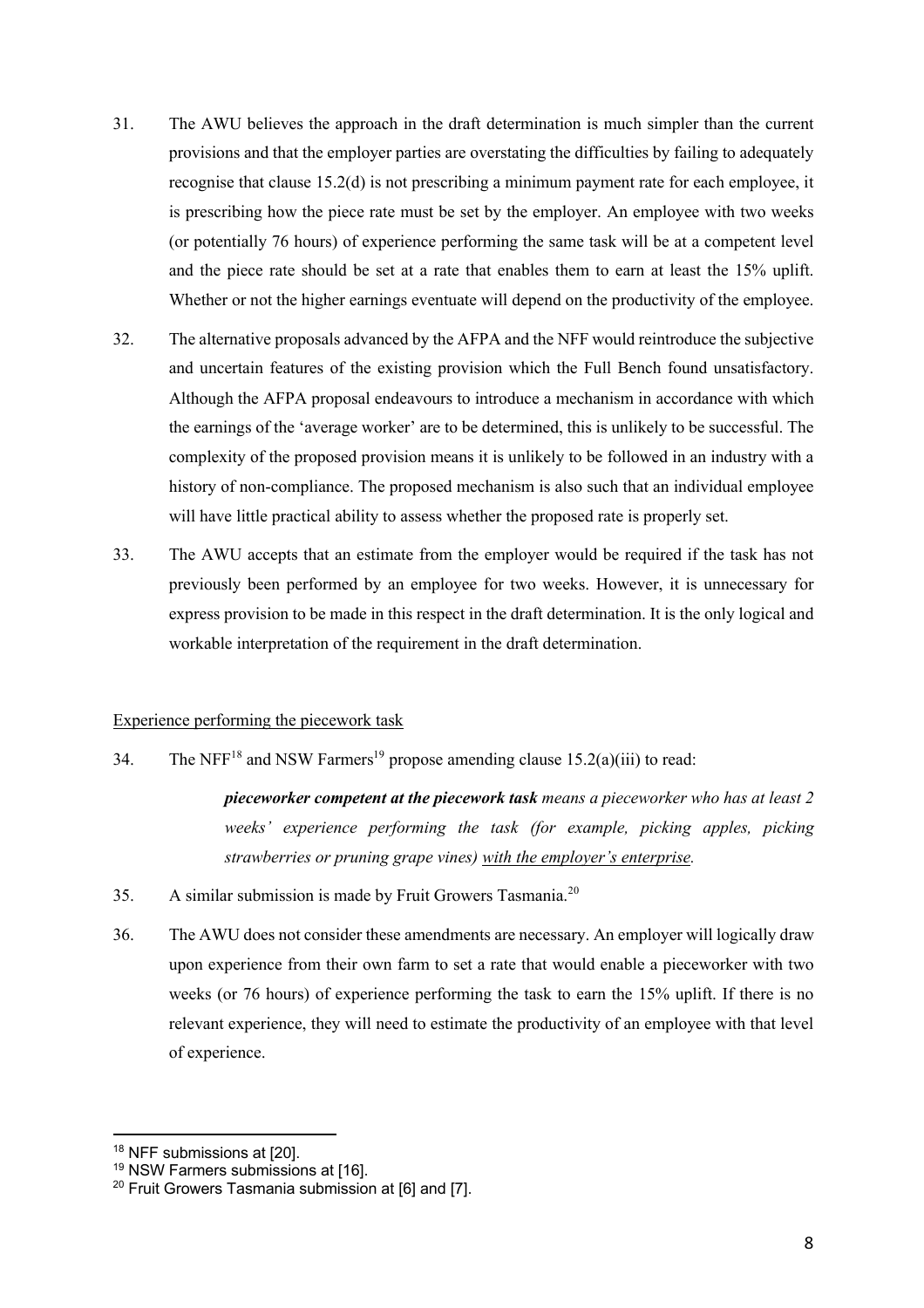#### **2.3 Changes to the piece rates**

- 37. AFPA has proposed that clause 15.2(i) be amended to read:
	- *(i) If an employer proposes to engage the pieceworker to perform a new piecework task not covered by an existing piecework record, the employer must give the pieceworker a further piecework record including the new task before commencement of the new task.*
	- *(ii) If an employer proposes to change the piece rate of a pieceworker, the employer must inform the pieceworker of the new rate before commencement of work under the new rate and must give the pieceworker a further piecework record including the new rate as soon as reasonably practicable.*
- 38. The AWU opposes these amendments. The draft determination appropriately requires a new piecework record to be provided to the pieceworker before the relevant work commences. This ensures that the employer and employee are both clearly informed in writing about the applicable piece rate whenever the relevant work is being performed.
- 39. Given the compliance issues faced by this industry and the significant component of overseas workers, it is not appropriate for a record that sets the piecework rate of pay to be provided by the employer by reference to a vague standard such as 'as soon as reasonably practicable'. This requirement is likely to be interpreted and applied in a range of different ways across the industry which is not appropriate for a safety net instrument and is likely to encourage disputation.

#### **2.4 AIG proposal – clause 15.2(a)(i)**

40. AIG has proposed<sup>21</sup> that clause  $15.2(a)(i)$  be amended to read:

*hourly rate for the pieceworker means the minimum hourly rate for the pieceworker's classification level under this Award plus the 25% casual loading under clause 11.3 for a casual pieceworker.*

41. The AWU accepts the wage floor is intended to protect the minimum rates in the Horticulture Award and not higher contractual rates. The wording in the draft determination reflects this and the variation proposed by AIG is unnecessary.

#### **2.5 AFPA proposal – clause 15.2(a)(i)**

<sup>21</sup> AIG submissions at [6].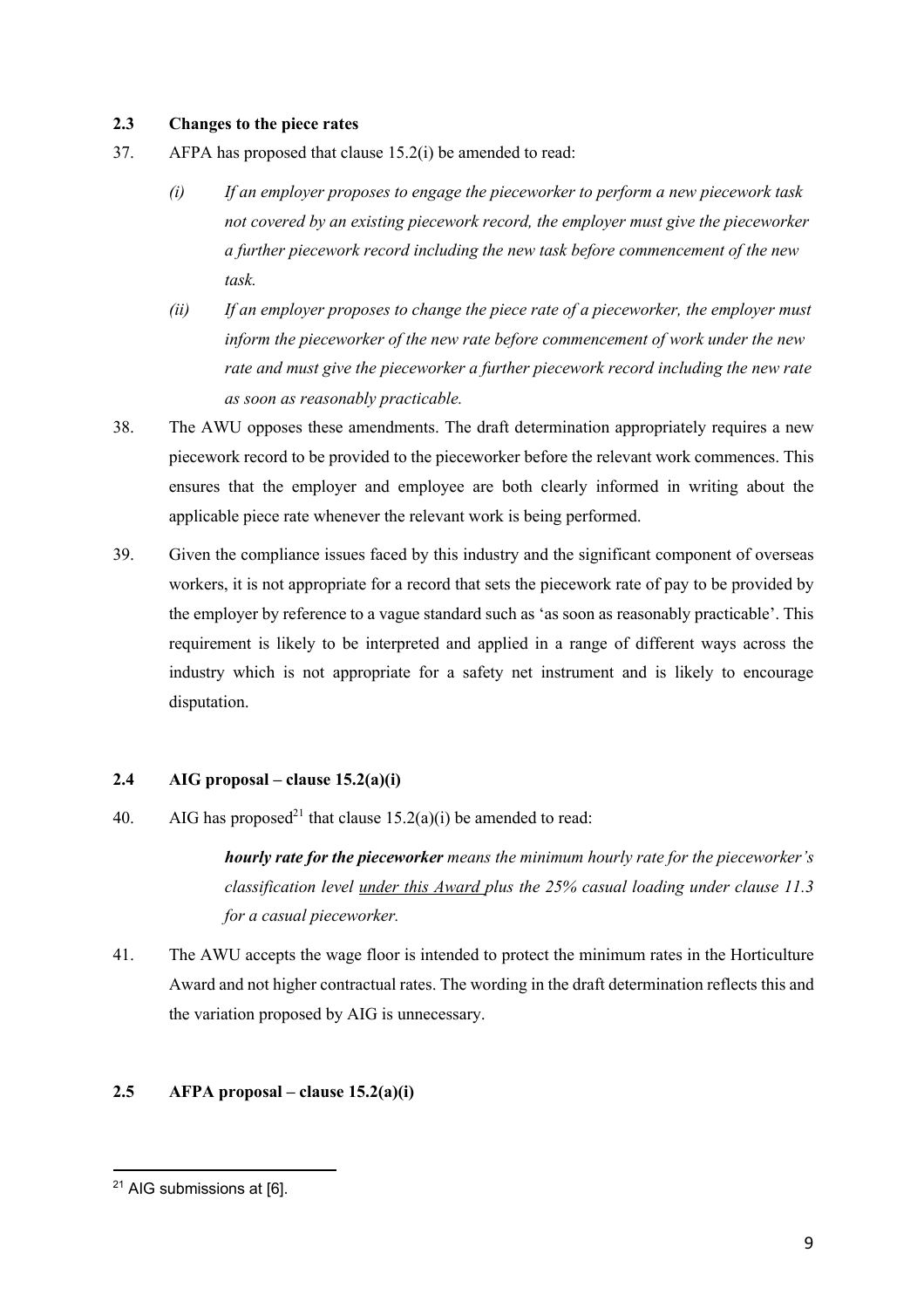42. AFPA has proposed<sup>22</sup> that clause 15.2(a) be amended to read:

*hourly rate for the pieceworker means the minimum hourly rate for the pieceworker's classification level plus, in the case of a casual pieceworker, the 25% casual loading under clause 11.3.* 

43. The wording in the draft determination is clear. The AWU does not consider the AFPA's proposed variation is necessary.

#### **2.6 AIG proposal – clause 15.2(e)**

44. AIG has proposed<sup>23</sup> that clause 15.2(e) be amended to read:

*If a pieceworker does an employer requests a pieceworker to perform any work in addition to the task for which they are being paid a piece rate, the pieceworker must be paid for that additional work at the hourly rate for the pieceworker.* 

- 45. The proposed amendment should be rejected. The amendment proposed by AIG is likely to generate disputes about whether a particular task was requested by the employer and whether a separate explicit request must be made on each occasion a certain task, such as cleaning up, is undertaken.
- 46. If an employee is at work at the direction of the employer and is not taking an unpaid break, the employee is entitled to be paid if the piecework task is not being performed. AIG's suggestion may permit an employer to argue that it is not required to pay wages to an employee who stops performing piecework to do necessary associated work (such as cleaning or retrieving equipment), unless directly requested to do so by a supervisor. Such an outcome is inconsistent with the wages-work bargain at the heart of the employment relationship.

#### **2.7 AFPA proposal – clause 15.2(f)**

47. AFPA has proposed<sup>24</sup> that clause 15.2(f) be amended to read:

*Despite any other provision of clause 15.2, in each pay period a pieceworker must be paid no less than the number of hours worked during the pay period multiplied by the amount they would have received if paid for each hour worked at the hourly rate for the pieceworker.*

<sup>22</sup> AFPA submissions at [22].

<sup>&</sup>lt;sup>23</sup> AIG submissions at [8].

<sup>&</sup>lt;sup>24</sup> AFPA submissions at [27].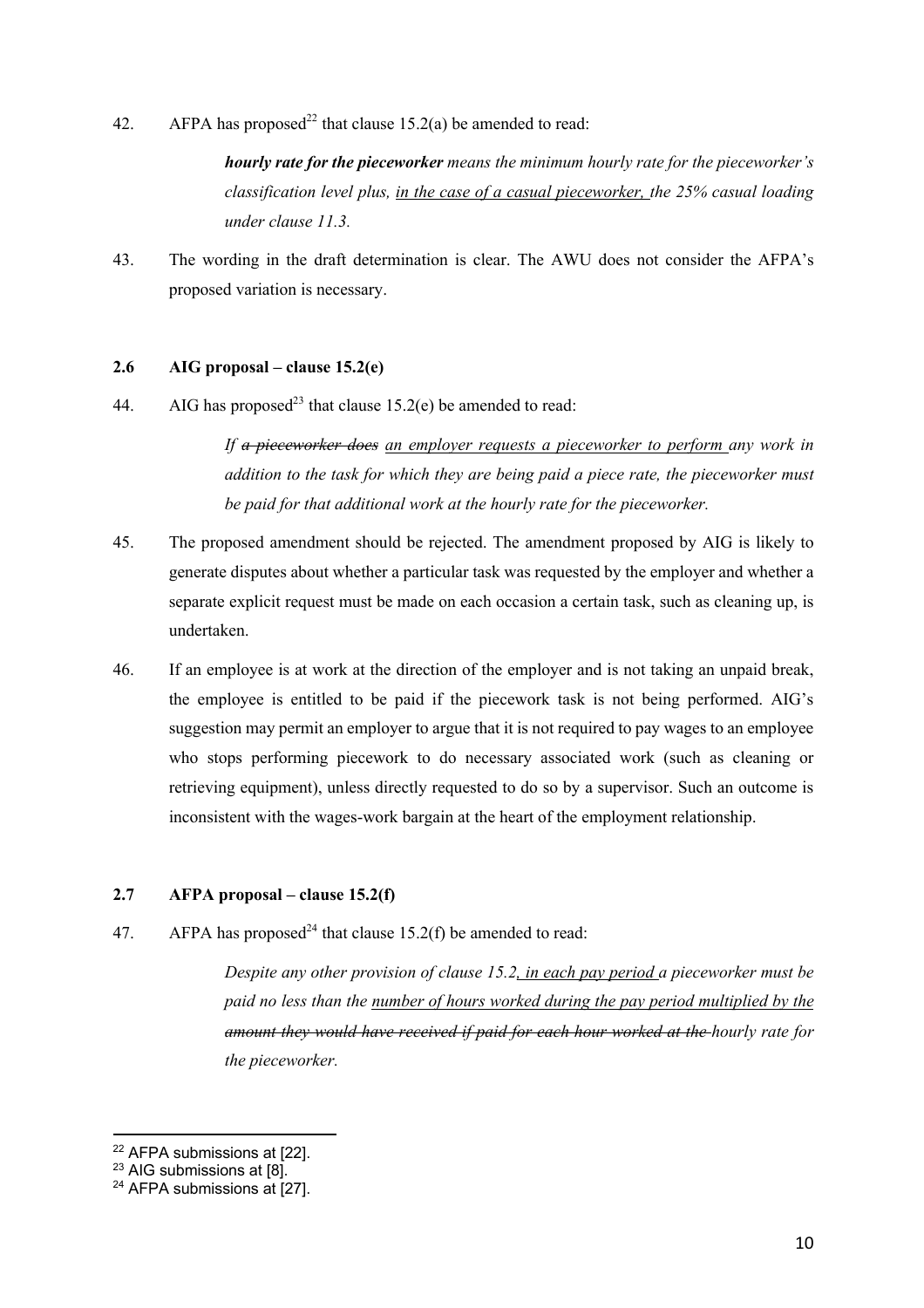- 48. The AWU is opposed to the insertion of the words 'in each pay period'. This issue is dealt with in Part 2.1 of these submissions above.
- 49. The AWU does not consider the other changes proposed by AFPA are necessary. The wage floor in clause 15.2(f) is linked to the definition of 'hourly rate for the pieceworker' in clause  $15.2(a)(i)$ . That definition is confined to the minimum hourly rate plus the 25% casual loading if applicable. Penalties and loadings are not included in this definition and hence are not encompassed by the wage floor in clause 15.2(f).

#### **2.8 AFPA proposal – clause 15.2(h)**

50. AFPA has proposed<sup>25</sup> that clause 15.2(h) be amended to clarify that a single piecework record can cover multiple piecework tasks. The AWU accepts that a single piecework record can cover multiple piecework tasks and does not consider a variation to the draft determination is necessary for this to be an option for employers.

#### **2.9 Operative date**

- 51. Many of the submissions from the employer parties propose an operative date of 1 July 2022 for the variations and highlight this is effectively the default operative date due to the operation of s 166(1)(a) of the *Fair Work Act 2009*.
- 52. The AWU relies on its submissions filed on 26 November 2021 which propose an operative date of 1 January 2022. Contrary to the submissions of various employer parties, it would be contrary to the modern awards objective to permit the current clause to continue operating until 1 July 2022 having regard to the findings of the Full Bench that there is widespread noncompliance with the current piecework conditions in the Horticulture Award.<sup>26</sup>
- 53. The AFPA submissions refer repeatedly to 'compliance traps'. Allowing the current clause to continue operating until 1 July 2022 would continue the existing 'compliance traps' identified in the Full Bench's findings.

#### **The Australian Workers' Union**

Dated: 10 December 2021

<sup>25</sup> AFPA submission at [30].

<sup>26</sup> Decision at [362].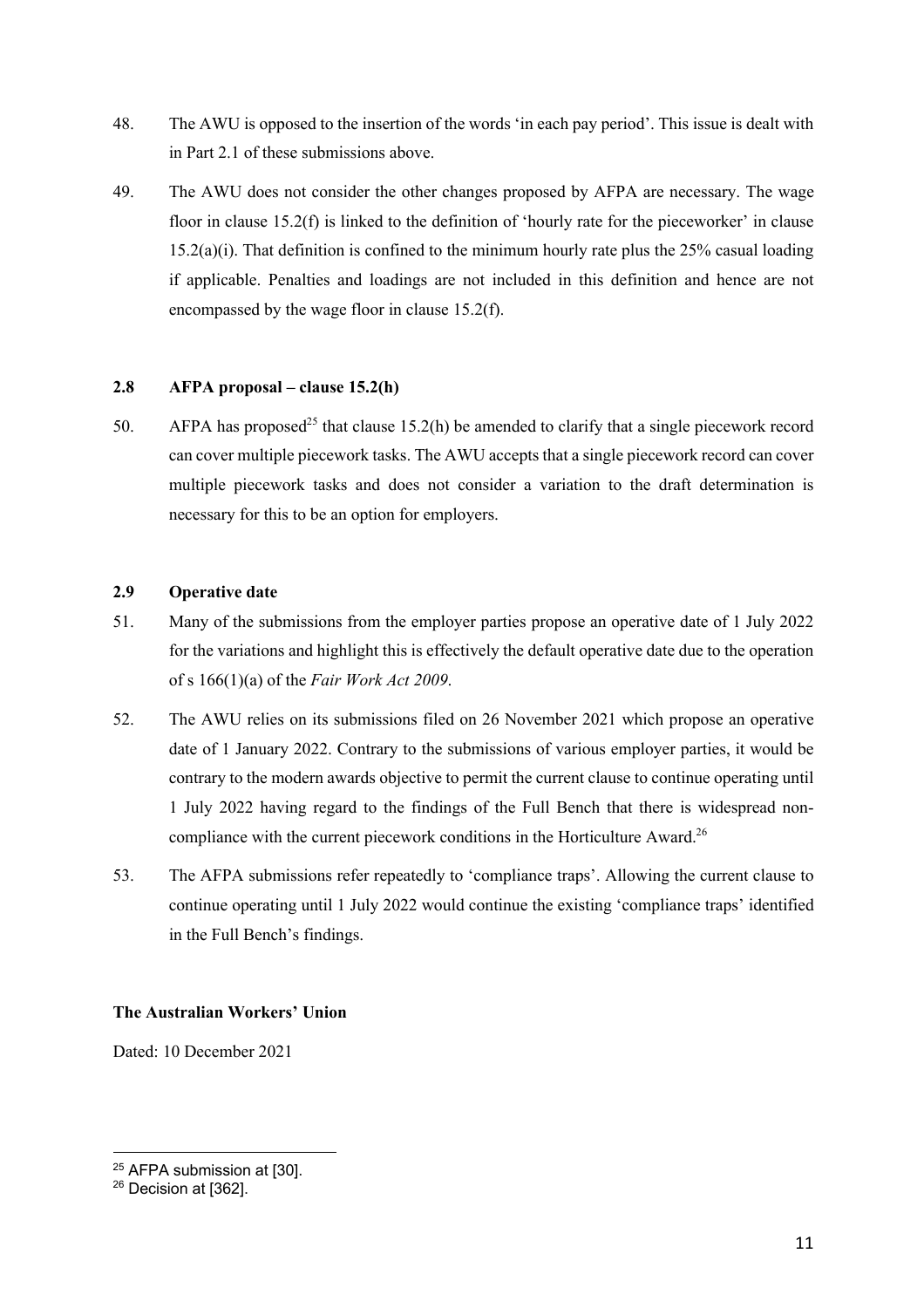### **ATTACHMENT – AWU AMENDED DRAFT DETERMINATION**

MA000119 PRXXXXXX

# **FAIR WORK COMMISSION DRAFT DETERMINATION**

*Fair Work Act 2009* s.158—Application to vary or revoke a modern award

**Australian Workers' Union** (AM2020/104)

**HORTICULTURE AWARD 2020** [MA000119]

Agricultural industry

JUSTICE ROSS, PRESIDENT VICE PRESIDENT **CATANZARITI** COMMISSIONER RIORDAN PLACE, XX MONTH 2021

*Horticulture Award 2020 – Pieceworker rates – minimum hourly rate.*

A. Further to the decision [[2021] FWCFB XXXX] issued by the Fair Work Commission on XX MONTH 2021, the above award is varied as follows:

1. By deleting clause 15.2 and inserting the following:

# **15.2 Pieceworker rates**

**(a)** In clause 15.2:

**(i) hourly rate for the pieceworker** means the minimum hourly rate for the pieceworker's classification level plus the 25% casual loading under clause 11.3 for a casual pieceworker;

NOTE: Clause 15.3 contains percentages used to calculate the minimum hourly rate for junior employees.

**(ii) pieceworker** means an employee being paid a piece rate; and

**(iii) pieceworker competent at the piecework task** means a pieceworker who has at least 76 hours' 2 weeks' experience performing the task (for example, picking apples, picking strawberries or pruning grape vines);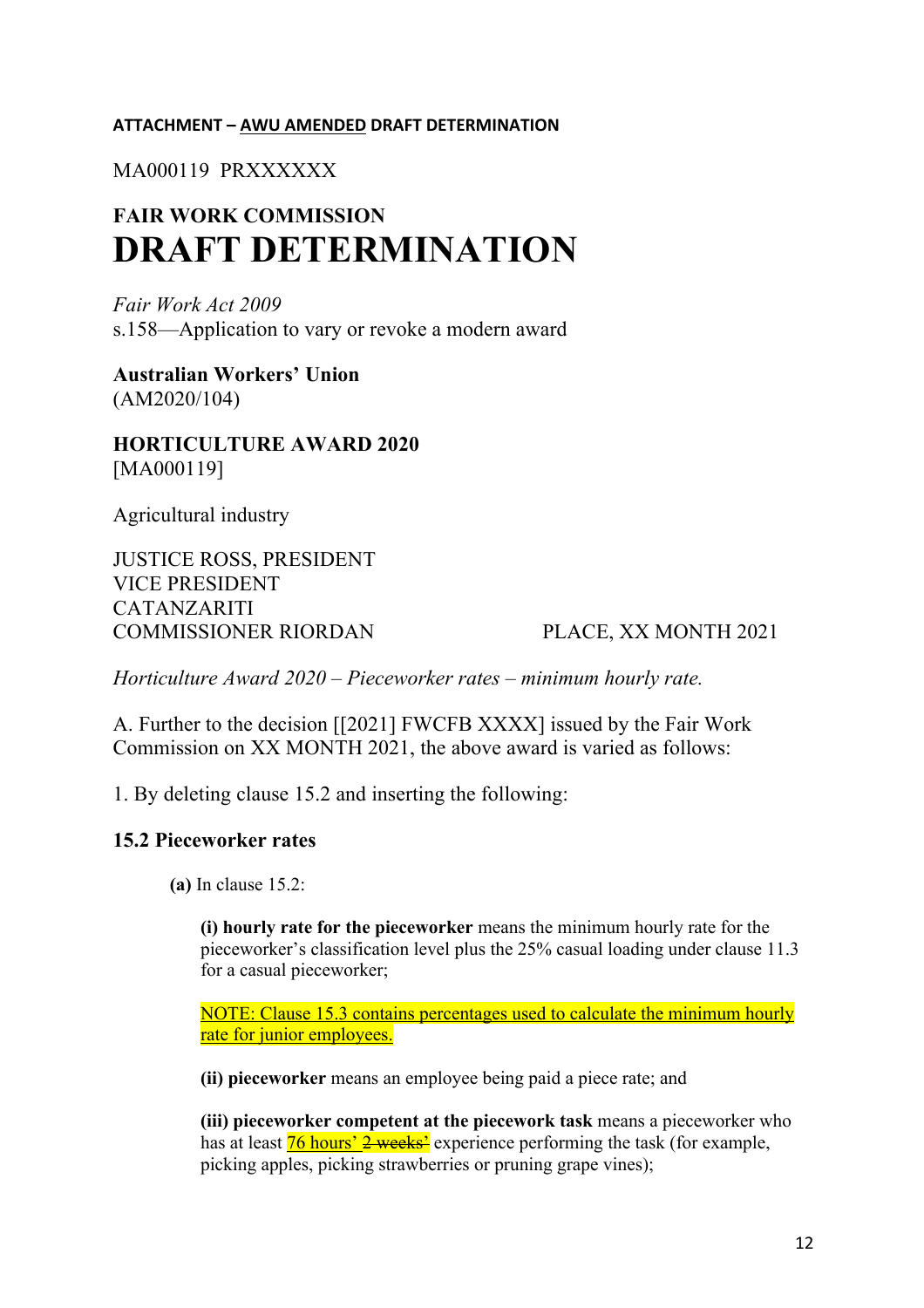**(b)** The following clauses of this award do not apply to a pieceworker:

**(i)** Clause 13—Ordinary hours of work and rostering arrangements;

**(ii)** Clause 18.3(c)—Meal allowance; and

**(iii)** Clause 21—Overtime.

**(c)** An employer may pay a full-time, part-time or casual employee a piece rate for performing a task.

**(d)** The employer must fix the piece rate at a level which enables a pieceworker competent at the piecework task to earn at least 15% more per hour than the hourly rate for the pieceworker.

NOTE: A pieceworker is paid 200% of the piece rate for work on a public holiday (see clause 27.3).

**(e)** If a pieceworker does any work in addition to the task for which they are being paid a piece rate, the pieceworker must be paid for that additional work at the hourly rate for the pieceworker.

**(f)** Despite any other provision of clause 15.2, for each day or shift worked a pieceworker must be paid no less than the amount they would have received if paid for each hour worked at the hourly rate for the pieceworker.

**(g)** Pieceworkers are paid allowances under clause 18 (other than meal allowance) in addition to the rates payable under clauses 15.2(d), (e) and (f).

**(h)** Before a pieceworker begins a piecework task for an employer, the employer must give the pieceworker a written record signed by the employer (a **piecework record**) that must:

**(i)** state the date and time the piecework is to commence;

**(ii)** describe the task for which the piece rate will be paid;

**(iii)** state the amount of the piece rate;

**(iv)** include the following statement:

'Under the *Horticulture Award 2020* a pieceworker must be paid for each day or shift worked no less than the amount they would have received if paid for each hour worked at their hourly rate under the Award (including the 25% casual loading for a casual pieceworker).'

and

**(v)** state the hourly rate for the pieceworker.